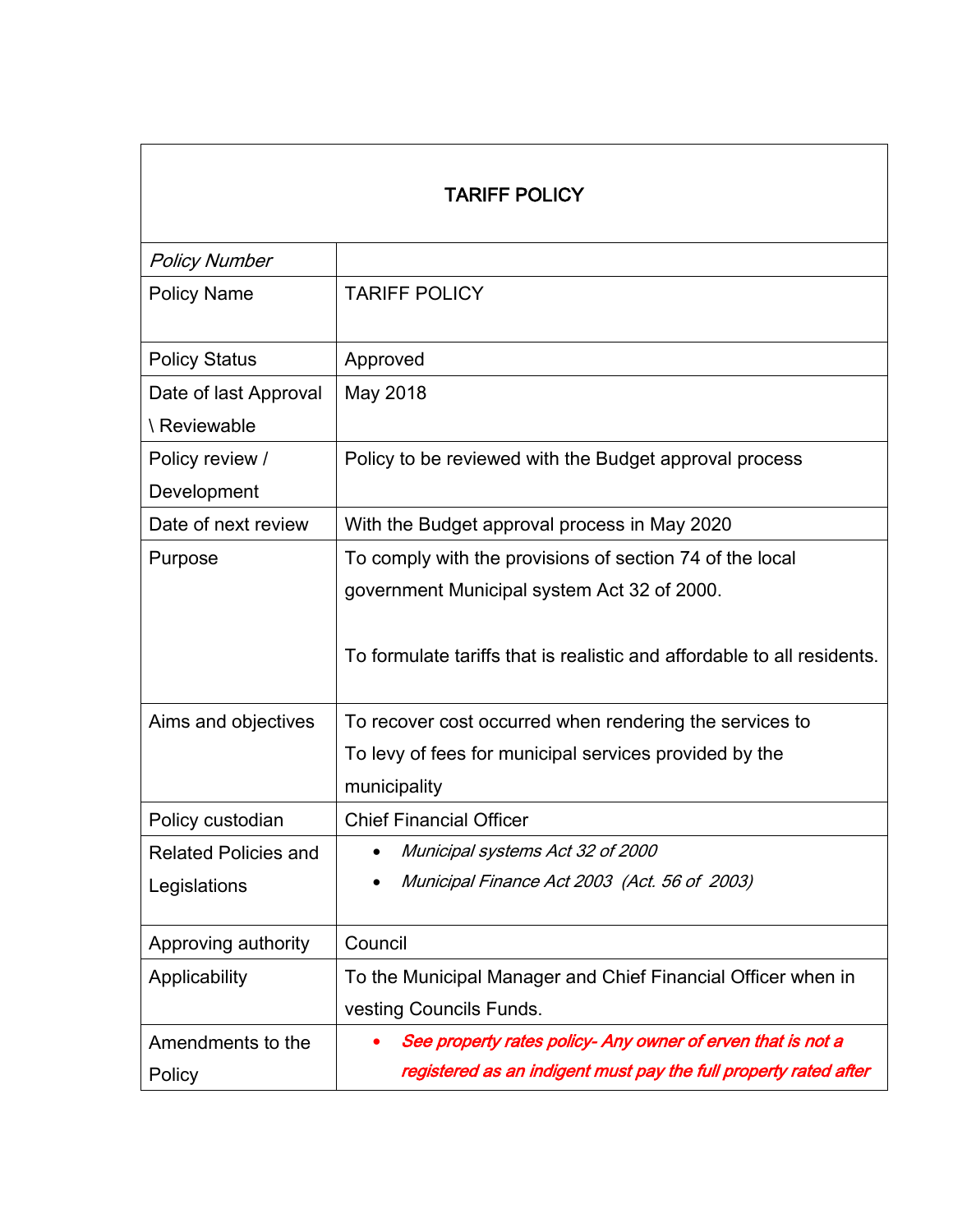|                         | impermissible rates and a 15% discount was awarded. The full<br>value if taxable less R 15 000<br>Indigent properties will pay tax after the value of R 70 000 that<br>$\bullet$<br>is rebated to a maximum of R 70 000 for the financial year<br>2020/21 |
|-------------------------|-----------------------------------------------------------------------------------------------------------------------------------------------------------------------------------------------------------------------------------------------------------|
| <b>Policy Benchmark</b> | None                                                                                                                                                                                                                                                      |
| and References          |                                                                                                                                                                                                                                                           |
| <b>Stakeholders</b>     | Not applicable                                                                                                                                                                                                                                            |
| Consulted               |                                                                                                                                                                                                                                                           |
| Accountability          | The Municipal Manager is accountable for the proper<br>$\bullet$                                                                                                                                                                                          |
|                         | implementation of this policy in terms of the Municipal Finance                                                                                                                                                                                           |
|                         | Act 2003 (Act. 56 of 2003)                                                                                                                                                                                                                                |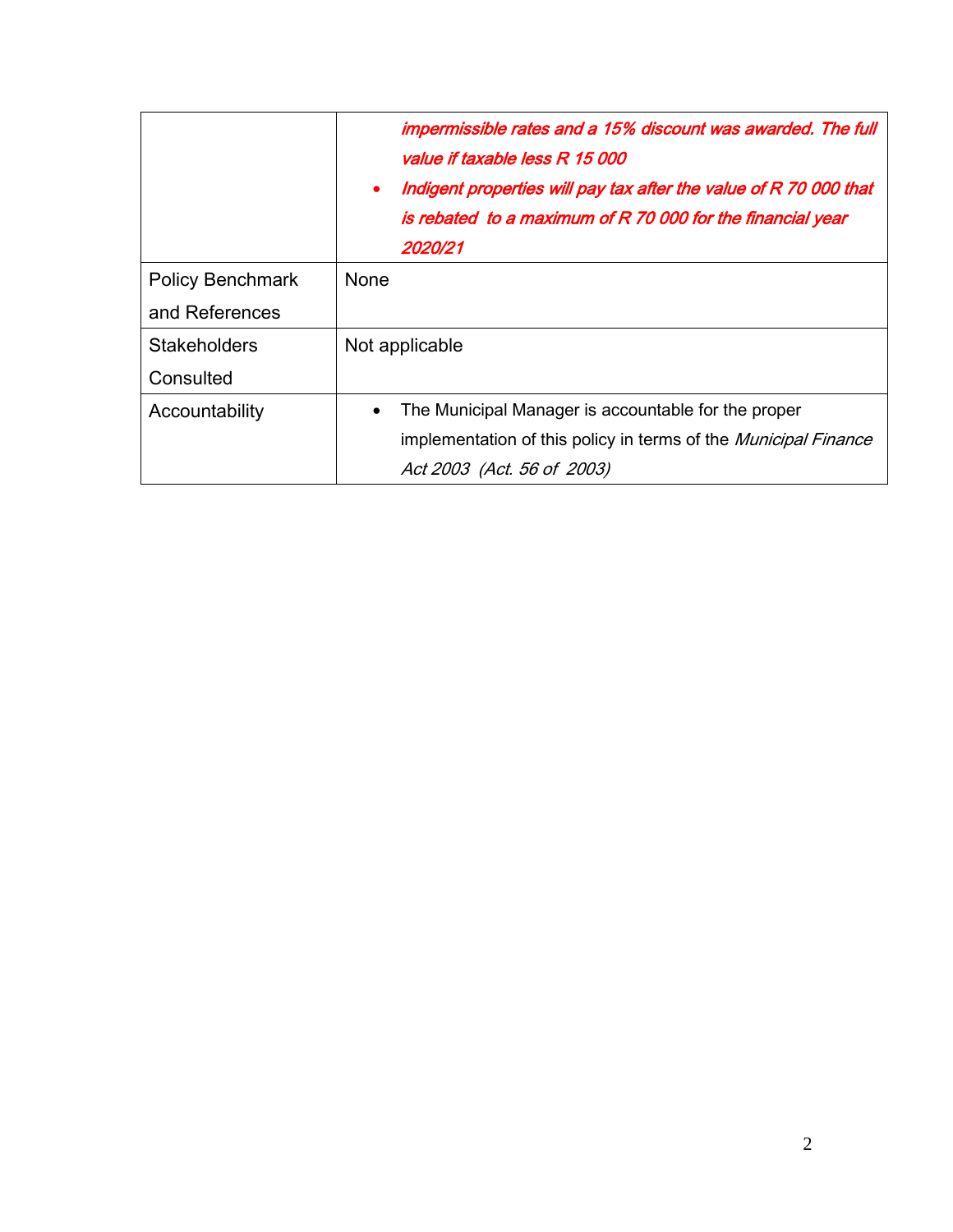**MSUKALIGWA LOCAL MUNICIPALITY (MP 302)**



# **TARIFF POLICY**

**1 JULY 2020 – 30 JUNE 2021 Council Resolution: LM 685(b)/06/2020**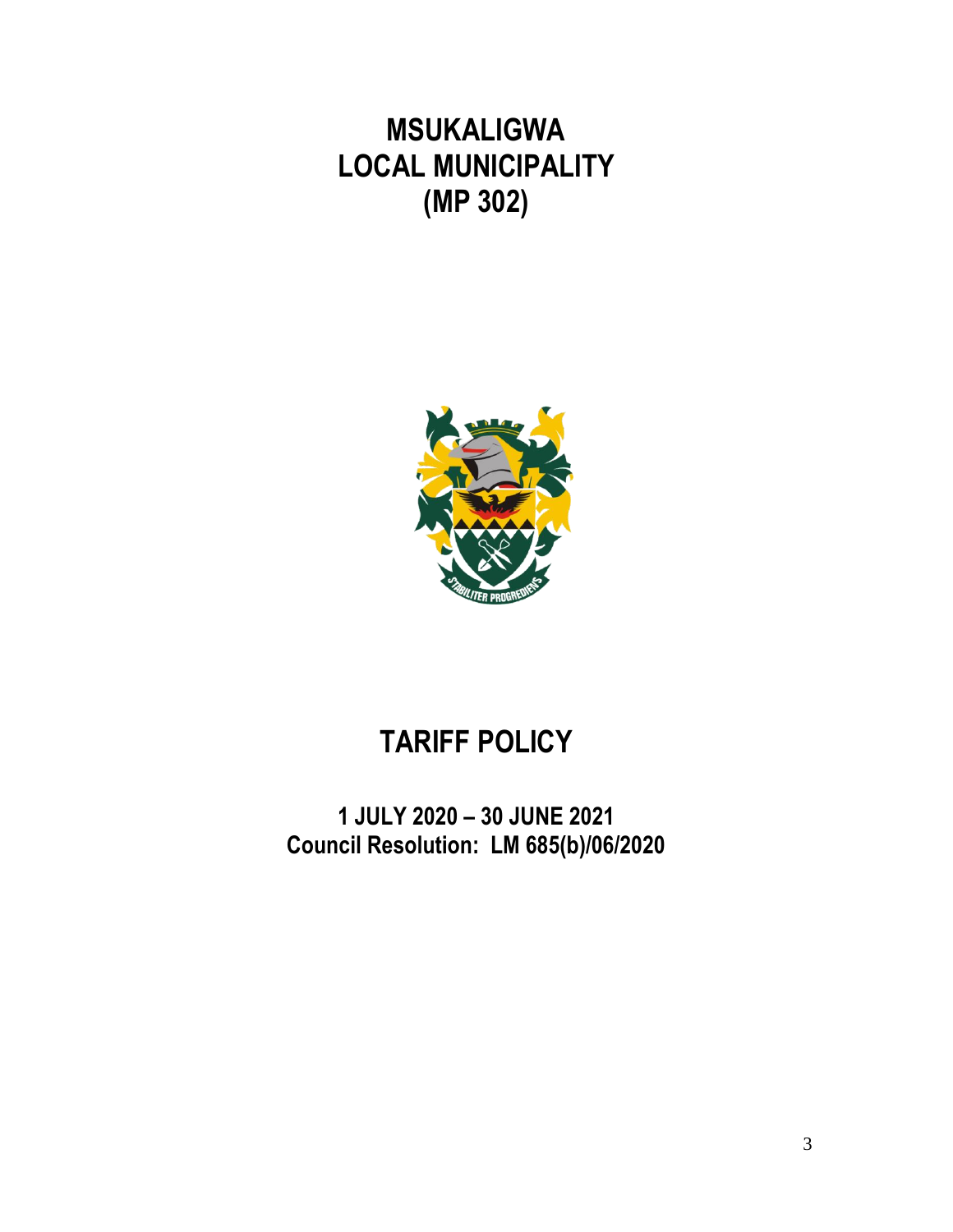## INDEX

PART 1: GENERAL INTRODUCTION AND OBJECTIVE

PART 2: GENERAL PRINCIPLES

PART 3: CALCULATION OF TARIFFS FOR MAJOR SERVICES

PART 4: ELECTRICITY

PART 5: WATER

PART 6: REFUSE REMOVAL

PART 7: SEWERAGE

PART 8: MINOR TARIFFS

PART 9: WATER LEAK ADJUSTMENT

PART 10: TARIFF / FEE ADOPTION PROCESS

PART 11: LEGAL REQUIREMENTS

PART 12: VAT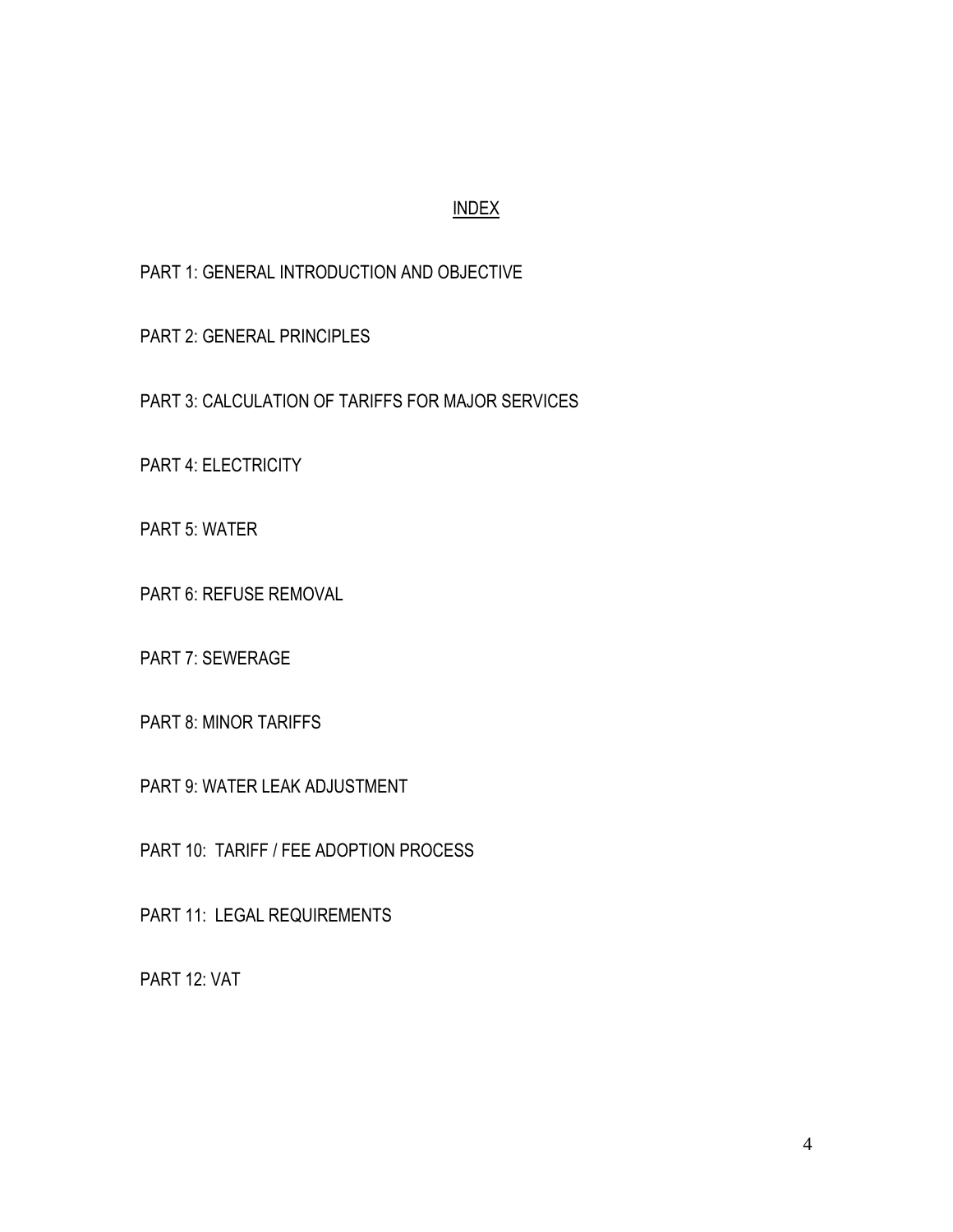# **PART 1: GENERAL INTRODUCTION**

The Msukaligwa Local Municipality must in terms of Section 74 of the Local Government: Municipal Systems Act 2000, adopt a tariff policy, on the levying of fees for municipal services provided by the municipality itself or by way of service delivery agreements.

## **The objectives of the tariff policy are to:**

Ensure the tariffs of the municipality conform to acceptable policy principles. Ensure compliance with applicable legislation.

Provide guidance regarding tariff determination and proposals to be included in the annual budge

# **PART 2: GENERAL PRINCIPLES**

The municipality shall ensure that its tariffs are uniformly and fairly applied throughout the municipal region.

Tariffs for the four major services rendered by the municipality, namely:

- \* electricity
- \* water
- \* sewerage (waste water)
- \* refuse removal (solid waste),

shall as far as possible recover the expenses associated with the rendering of each service concerned. The tariff which a particular consumer or user pays shall therefore be directly related to the standard of service received and the quantity of the particular service used or consumed.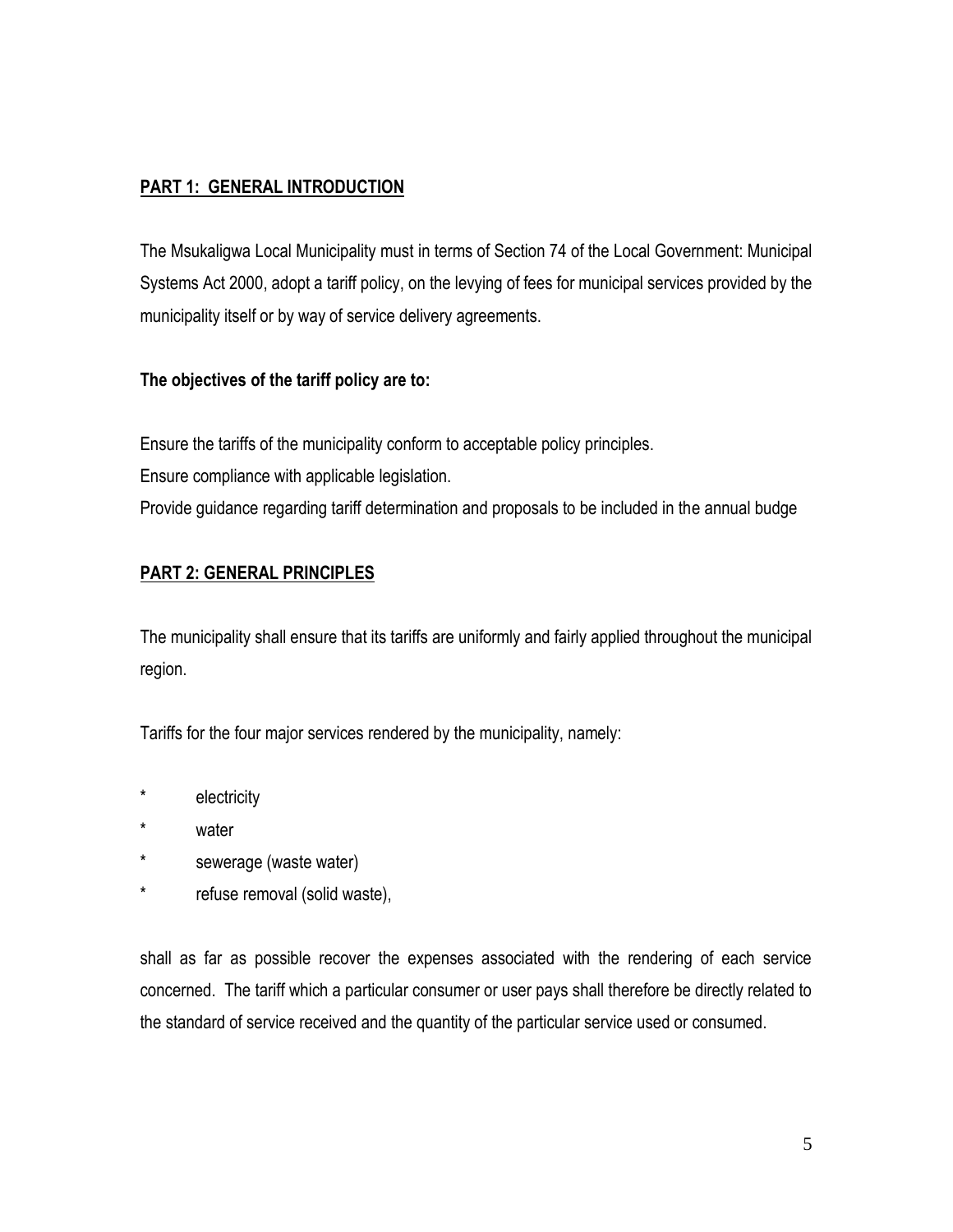The municipality shall, as far as circumstances reasonably permit, ensure that the tariffs levied in respect of the foregoing services further generate a reasonable operating surplus for each financial year, and that such surplus be phased in within a period of 5 years. The surpluses shall be applied in relief of property rates and for the partial financing of general services or for the future capital expansion of the service concerned, or both. The modesty of such surplus shall prevent the service tariffs concerned from being viewed as concealed taxes.

The municipality shall develop, approve and at least annually review an indigency support programme for the municipal area. This programme shall set out clearly the municipality's cost recovery policy in respect of the tariffs which it levies on registered indigents, and the implications of such policy for the tariffs which it imposes on other users and consumers in the municipal region.

In line with the principles embodied in the Constitution and in other legislation pertaining to local government, the municipality may differentiate between different categories of users and consumers in regard to the tariffs which it levies. Such differentiation shall, however, at all times be reasonable, and shall be fully disclosed in each annual budget.

The municipality's tariff policy shall be transparent, and the extent to which there is crosssubsidisation between categories of consumers or users shall be evident to all consumers or users of the service in question.

The municipality further undertakes to ensure that its tariffs shall be easily explainable and understood by all consumers and users affected by the tariff policy concerned.

The municipality also undertakes to render its services cost effectively in order to ensure the best possible cost of service delivery.

In the case of directly measurable services, namely electricity and water, the consumption of such services shall be properly metered by the municipality, and meters shall be read, wherever circumstances reasonably permit, on a monthly basis. The charges levied on consumers shall be proportionate to the quantity of the service which they consume.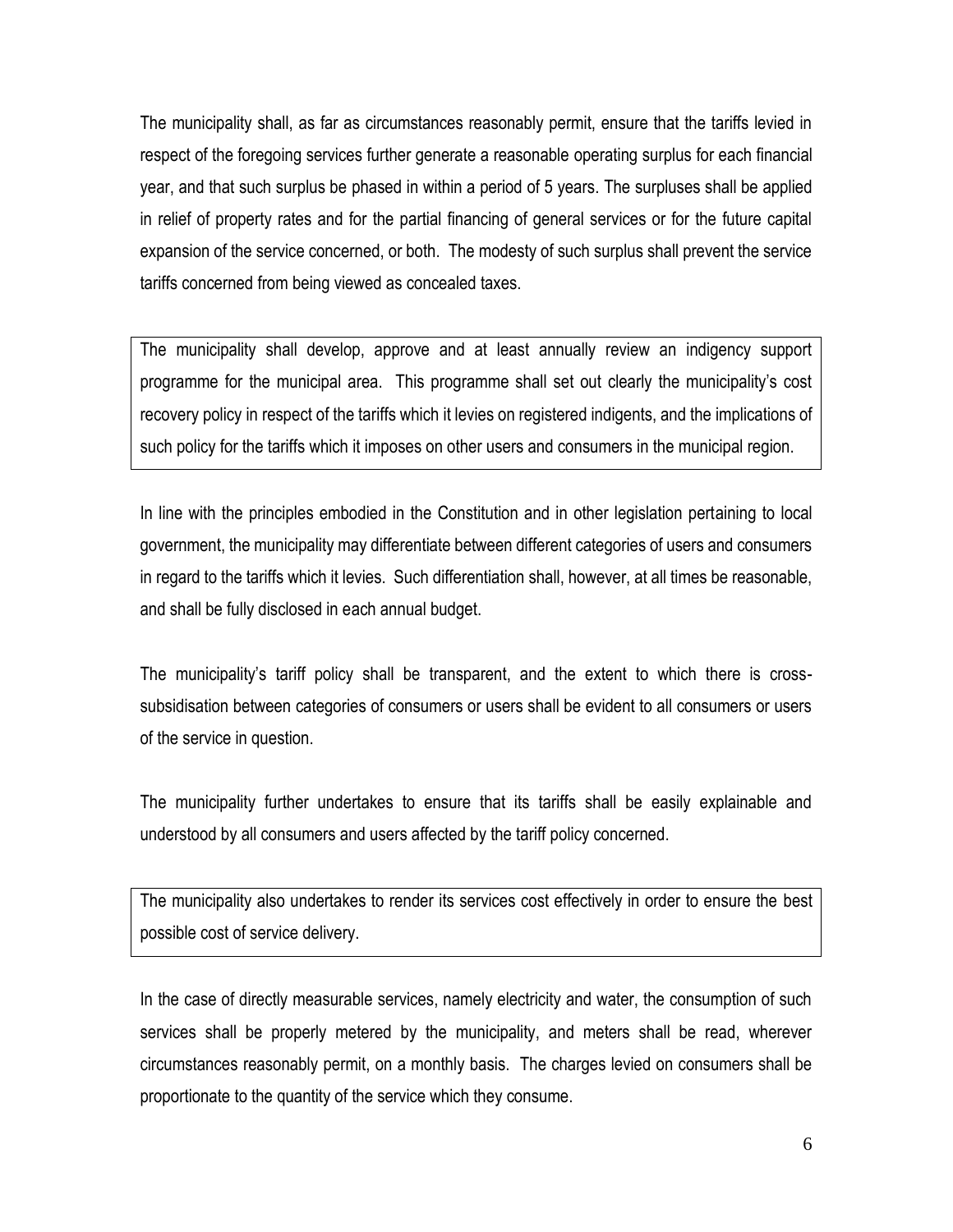In addition, the municipality shall levy monthly availability or basic charges for the services concerned, and these charges shall be fixed for each type of property as determined in accordance with the detailed policies set out below.

In considering the costing of its water, electricity and sewerage services, the municipality shall take due cognisance of the high capital cost of establishing and expanding such services, and of the resultant high fixed costs, as opposed to variable costs of operating these services. The municipality therefore undertakes to plan the management and expansion of the services carefully in order to ensure that both current and reasonably expected future demands are adequately catered for, and that demand levels which fluctuate significantly over shorter periods are also met. This may mean that the services operate at less than full capacity at various periods, and the costs of such surplus capacity must also be covered in the tariffs which are annually levied.

In adopting what is fundamentally a two-part tariff structure, namely a fixed availability charge coupled with a charge based on consumption, the municipality believes that it is properly attending to the demands which both future expansion and variable demand cycles and other fluctuations will make on service delivery.

It is therefore accepted that part of the municipality's tariff policy for electricity services will be to ensure that those consumers who are mainly responsible for peak demand, and therefore for the incurring by the municipality of the associated demand charges from Eskom, will have to bear the costs associated with these charges. To this end the municipality shall therefore install demand meters to measure the maximum demand of such consumers during certain periods. Such consumers shall therefore pay the relevant demand charge as well as a service charge directly related to their actual consumption of electricity during the relevant metering period.

The municipality is categorized into the following categories excluding those who buy directly from Eskom;

Industrial/Business Residential/households Departmental/ own use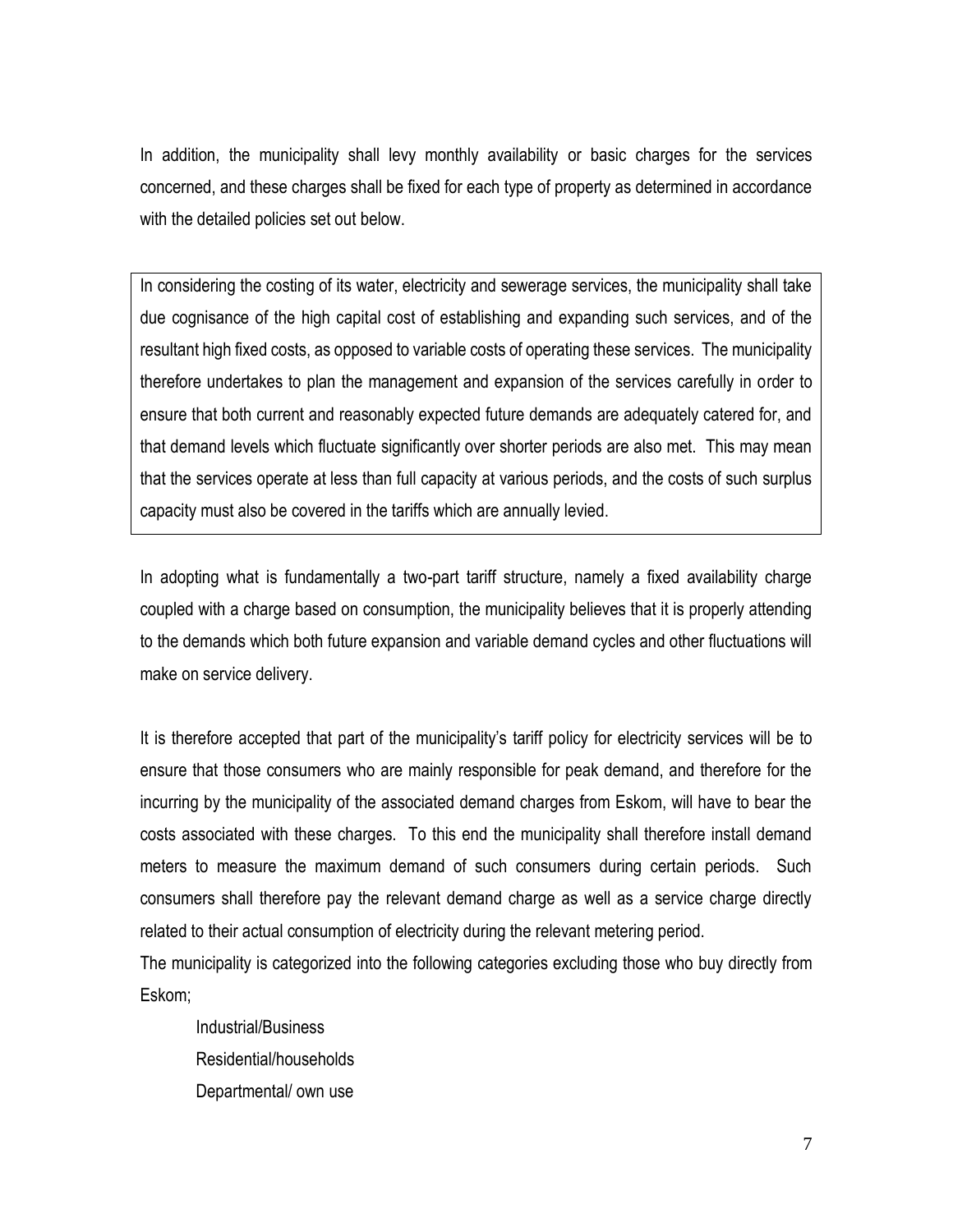# **PART 3: CALCULATION OF TARIFFS FOR MAJOR SERVICES**

In order to determine the tariffs which must be charged for the supply of the four major services, the municipality shall identify all the costs of operation of the undertakings concerned, including specifically the following:

- \* Cost of bulk purchases in the case of water and electricity.
- \* Distribution costs.
- \* Distribution losses in the case of electricity and water.
- \* Depreciation expenses.
- Maintenance of infrastructure and other fixed assets.
- \* Administration and service costs, including:
	- service charges levied by other departments such as finance, human resources and legal services;
	- reasonable general overheads, such as the costs associated with the office of the municipal manager;
	- adequate contributions to the provisions for bad debts and obsolescence of stock;
	- all other ordinary operating expenses associated with the service concerned including, in the case of the electricity service, the cost of providing street lighting in the municipal area (note: the costs of the democratic process in the municipality – that is, all expenses associated with the political structures of the municipality – shall form part of the expenses to be financed from property rates and general revenues, and shall not be included in the costing of the major services of the municipality).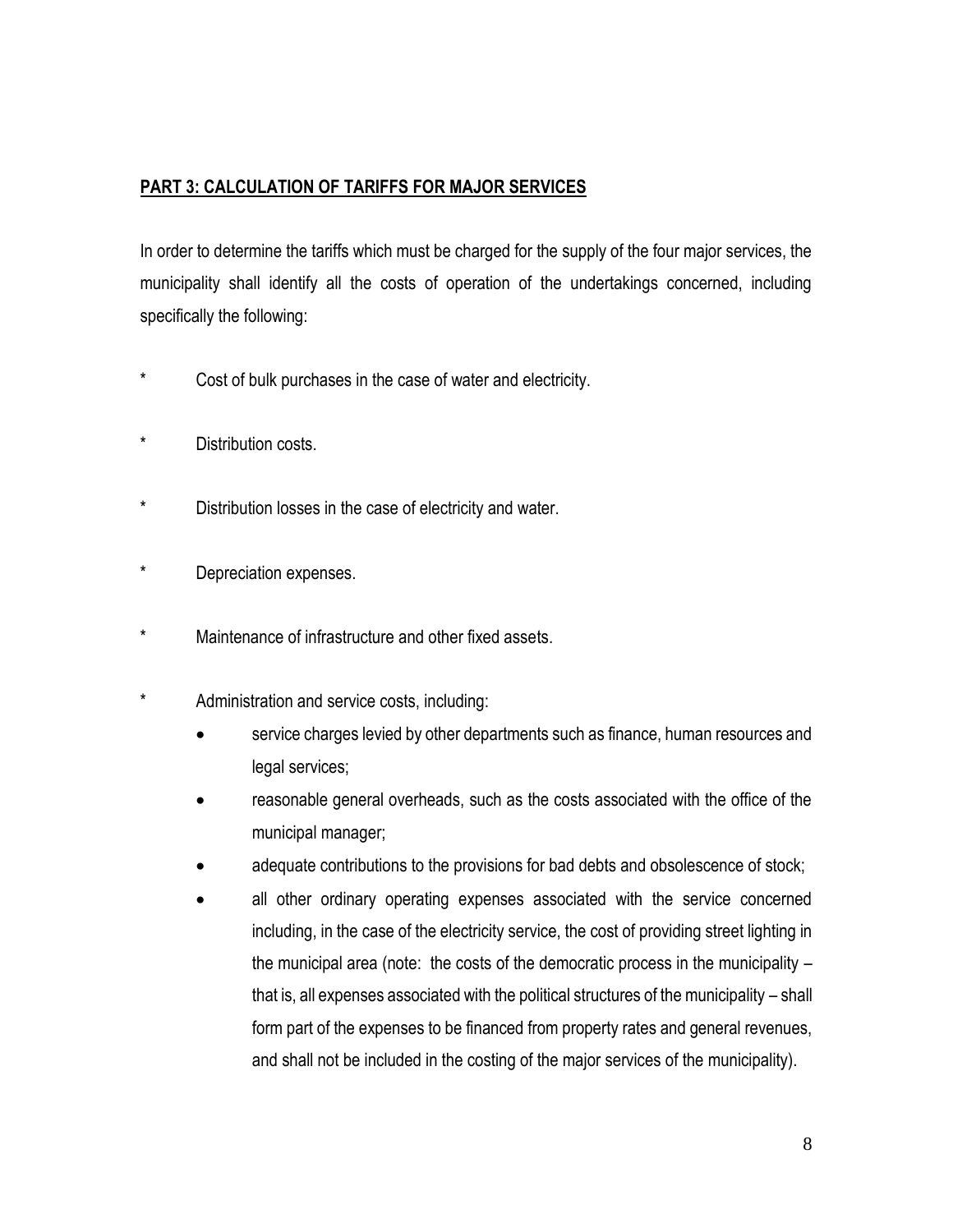- \* The intended surplus to be generated for the financial year, such surplus to be applied:
	- as an appropriation to capital reserves; and/or
	- generally in relief of rates and general services.
- \* The cost of approved indigency relief measures.

The municipality shall provide the first 50kWh of electricity per month free of charge to Indigent consumers who have registered as indigents in terms of the municipality's indigency relief programme. The municipality shall provide the first 6 kl of water per month free of charge to all Indigent consumers within the municipality. The municipality shall further consider relief in respect of the tariffs for sewerage and refuse removal for such registered indigents to the extent that the council deems such relief affordable in terms of each annual budget, but on the understanding that such relief shall not be less than a subsidy of 50% on the monthly amount billed for the service concerned.

Because water is a scarce national resource, and this municipality is committed to the prudent conservation of such resources, the tariff levied for consumption of water shall escalate according to the volume of water consumed.

The tariff for domestic consumption shall be based on monthly consumption of up to 6 kll. If more than 6 kl but not more than 9 kl, more than 9 kl but not more than 12 kl, more than 12 kl but not more than 18 kl, more than 18 kl but not more than 25 kl, and more than 25 kl. Tariffs for non-domestic consumption shall be based on monthly consumption of up to 100 kl, and more per month.

# **PART 4: ELECTRICITY**

The various categories of electricity consumers, as set out below, shall be charged at the applicable tariffs, as approved by the council in each annual budget.

Tariff adjustments shall be effective from 1 July each year or as soon as possible thereafter.

Categories of consumption and charges shall be as follows: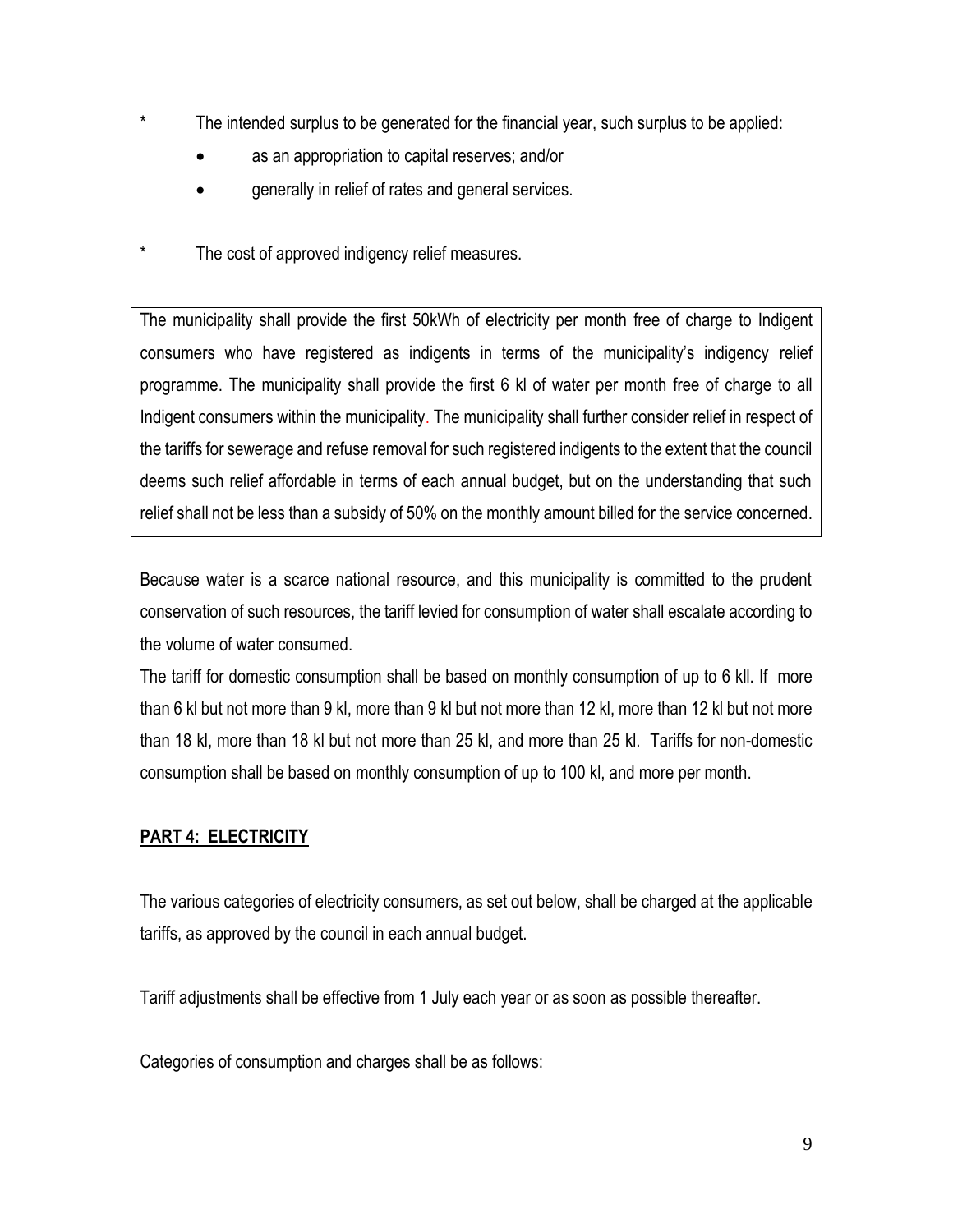- \* All consumers using conventional electricity meters shall be billed for their electricity consumption at the tariff applicable to the category in which the particular consumer falls. All domestic electricity consumers of the municipality who are registered as indigents with the municipality shall receive free the first 50 kWh (fifty) of electricity consumed per month. (Already included in Indigent Policy – Section 4)
- \* All domestic electricity consumers, with connections of more than 20 ampere meters, shall additionally be billed a monthly basic charge per meter installed.
- \* All commercial, industrial and other non-domestic consumers connected shall additionally be billed a monthly charge per meter based on ampere meters installed, and where applicable, a demand charge appropriate to their respective levels of consumption with the minimum charges as set out in the tariff structure.
- \* The local municipality's departmental electricity consumption shall be charged at the lowest domestic tariff.

#### **PART 5: WATER**

The categories of water consumers as set out below shall be charged at the applicable tariffs, as approved by the council in each annual budget.

Tariff adjustments shall be effective from 1 July each year or as soon as possible thereafter.

Categories of consumption and charges shall be:

All domestic water consumers shall receive free the first 6 (six) kl of water consumer per month. Thereafter stepped tariff per kl as determined by the council from time to time shall be applicable on metered water consumption, as set out in Part 3 of this policy. (Already included in Indigent Policy - Section 4)

All other consumers, including businesses, industries and institutional consumers, shall pay the stepped tariff per kilolitre as determined by the council from time to time as set out in part 3 of this policy.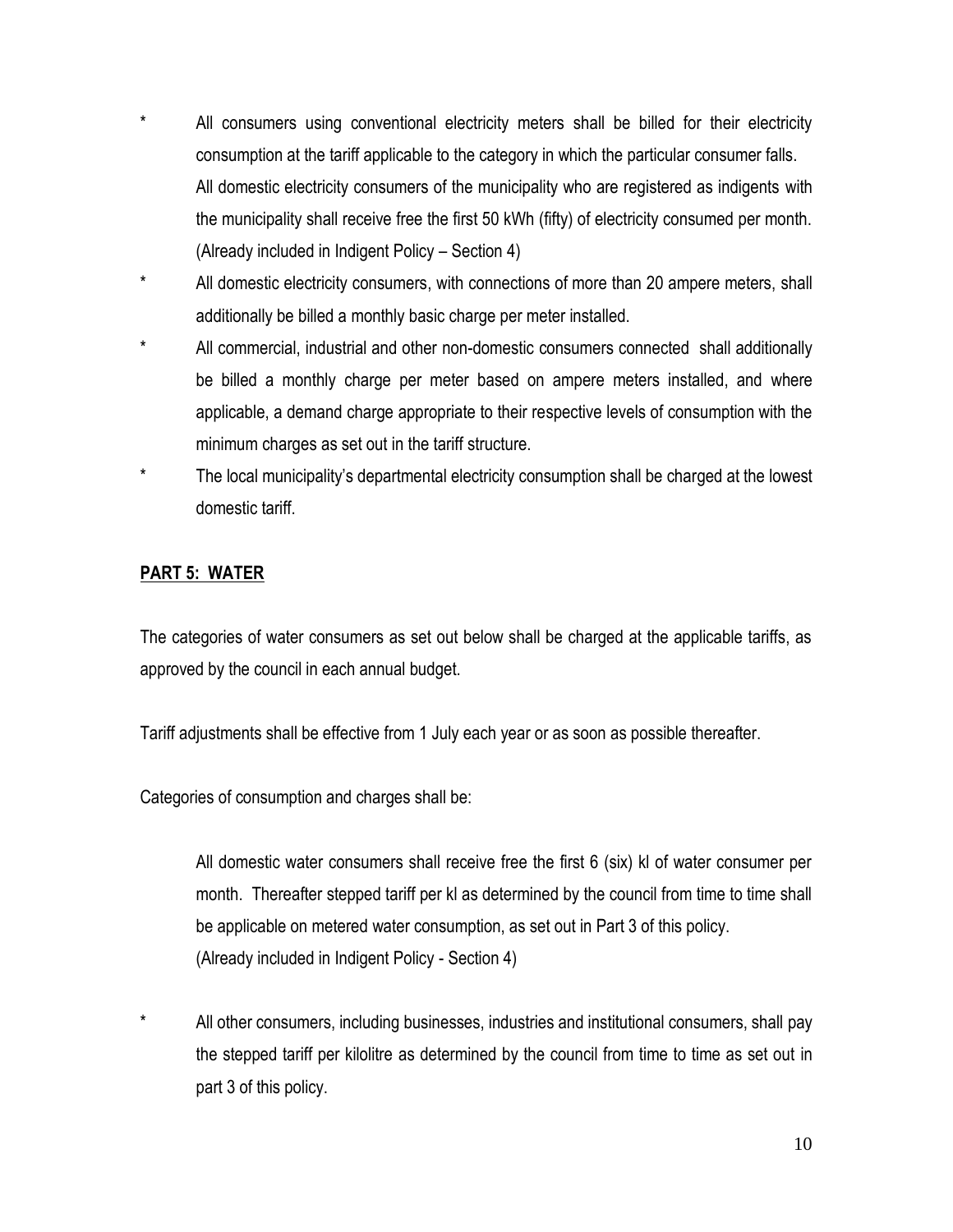\* The local municipality's departmental water consumption shall be charged at the lowest tariff applicable to domestic consumers.

#### **PART 6: REFUSE REMOVAL**

The categories of refuse removal users as set out below shall be charged at the applicable tariffs, as approved by the council in each annual budget.

Tariff adjustments shall be effective from 1 July each year, or as soon as possible thereafter.

A separate fixed monthly refuse removal charge shall apply to each of the following categories of users, based on the costs of the service concerned:

- \* Domestic and other users (once weekly removal)
- \* Business and other users (daily removal)
- \* Business and other (bulk consumers).

Registered indigents may receive such subsidy on this charge as the council deems affordable when approving each annual budget, but on the understanding that such subsidy shall not be less than 50% of the monthly amount billed as a refuse removal charge.

A fixed monthly charge shall be charged to the local municipality's departments equal to the lowest (domestic) tariff.

#### **PART 7: SEWERAGE**

The categories of sewerage users as set out below shall be charged per month at the applicable tariff as approved by the council in each annual budget.

Tariff adjustments will be effective from 1 July each year, or as soon as possible thereafter.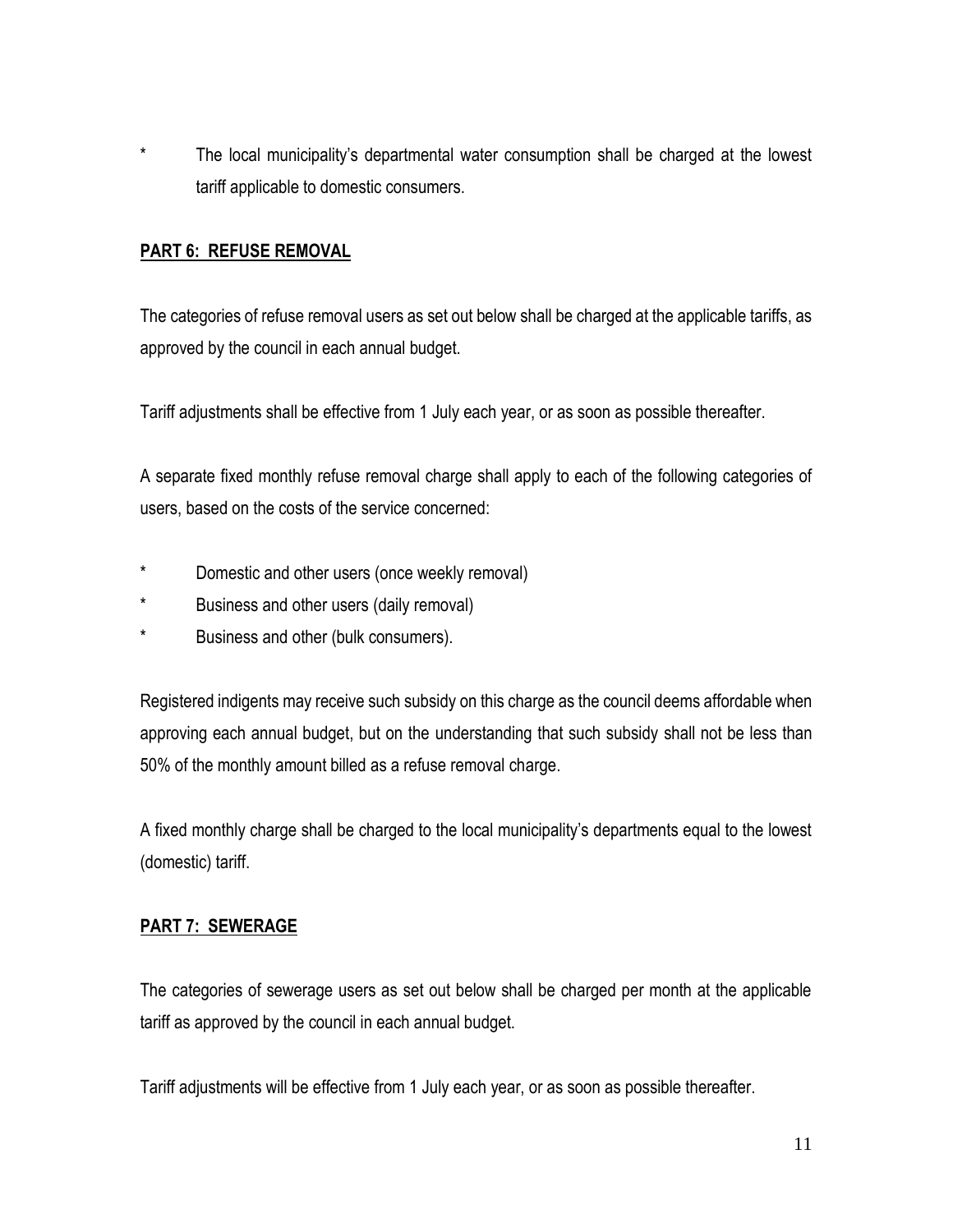Categories of usage and charges shall be:

- A basic (availability) charge per month shall be charged to the owner for every surveyed erf, portion of an erf, stand or lot which is, or can be connected to the council's sewer network.
- A fixed monthly charge based on the costs of the service may be charged for bucket removal for domestic users. Registered indigents may receive such subsidy on this charge as the council deems affordable when approving each annual budget, but on the understanding that such subsidy shall not be less than 50% of the monthly amount billed for this service.
- \* An additional fixed monthly charge shall be charged to the owner of the premises concerned, from the month of connection to the council's sewer network. Registered indigents may receive such subsidy on this charge as the council deems affordable when approving each annual budget, but on the understanding that such subsidy shall not be less than 50% of the monthly amount billed for this service.
- Where sewer are not connected to the existing network, and residents make use of private suction services, a tariff shall be charged for suction services, as well as a tariff based on a percentage of the water consumption of such private concerns.
- A fixed monthly charge per sewer point/toilet shall be charged to the local municipality's departments.
- An effluent fee shall further be payable by factories and other industrial users where the wastewater emanating from such users requires special purification measures by the municipality. Such fees shall be based on the toxic content of the wastewater concerned and the costs of the purification.

#### **PART 8: MINOR / OTHER TARIFFS**

All minor tariffs shall be standardised within the municipal region.

All minor tariffs shall be approved by the council and shall, when deemed appropriate by the council, be subsidised by property rates and general revenues, particularly when the tariffs will prove uneconomical when charged to cover the cost of the service concerned, or when the cost cannot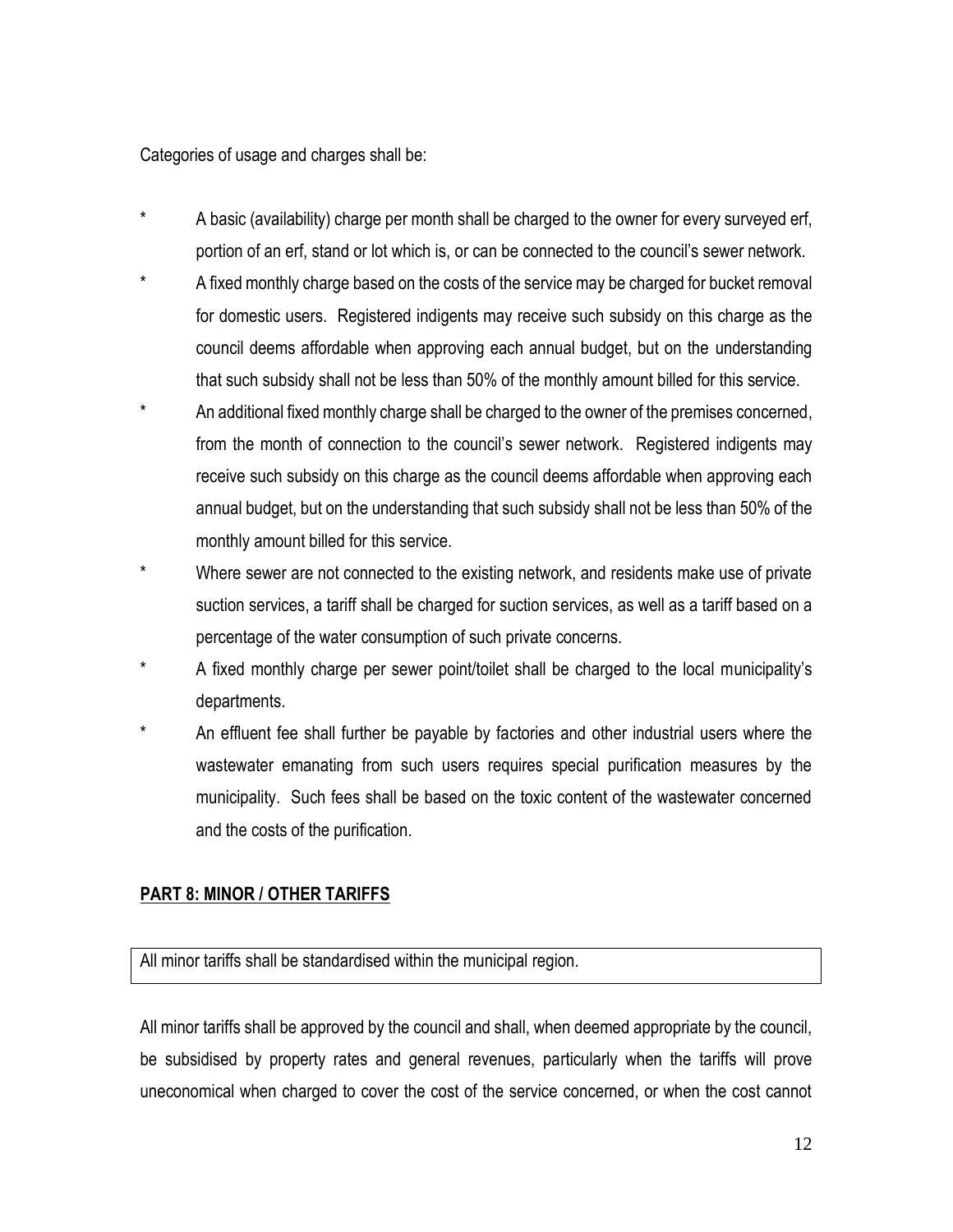accurately be determined, or when the tariff is designed purely to regulate rather than finance the use of the particular service or amenity.

All minor tariffs over which the municipality has full control, and which are not directly related to the cost of a particular service, shall be adjusted at least in line with the prevailing consumer price index, unless there are compelling reasons why such adjustment should not be effected.

The following services shall be considered as subsidised services, and the tariffs levied shall cover 50% or as near as possible to 50% of the annual operating expenses budgeted for the service concerned:

- burials and cemeteries
- rentals for the use of municipal sports facilities

The following services shall be considered as community services, and no tariffs shall be levied for their use, except for minor entrance fees:

- municipal swimming pool (entrance fee)
- municipal museum and art gallery
- disposal of garden refuse at the municipal tip site
- municipal reference library
- municipal botanical garden, and all other parks and open spaces.

The following services shall be considered as economic services, and the tariffs levied shall cover 100% or as near as possible to 100% of the budgeted annual operating expenses of the service concerned:

- housing rentals
- rentals for the use of municipal halls and other premises (subject to the provision set out below)
- building plan fees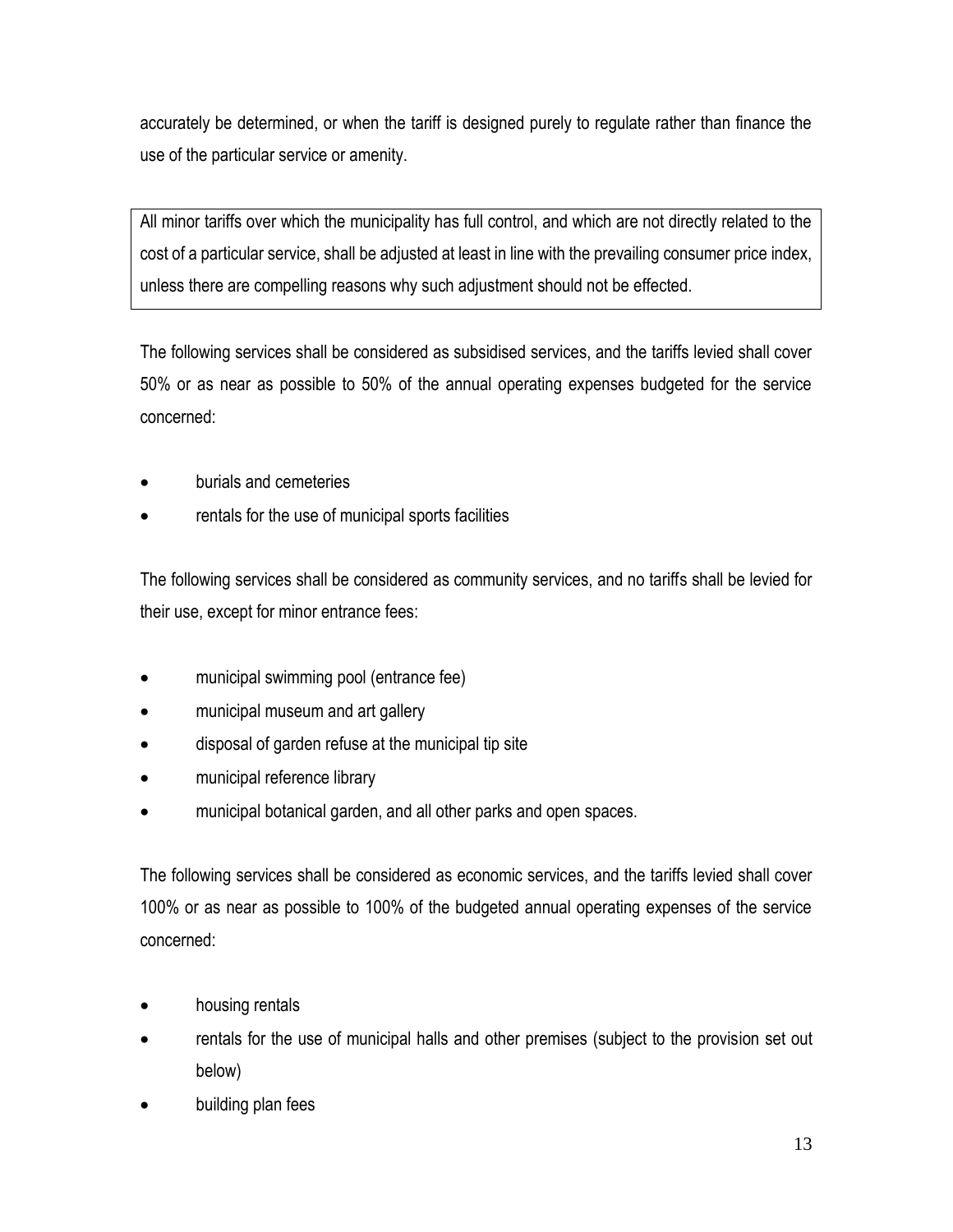- sales of refuse bins
- cleaning of stands
- electricity, water, sewerage: new connexion fees
- sales of livestock and plants
- photostat copies and fees
- clearance certificates.
- supply of information for clearance certificates.

The following charges and tariffs shall be considered as regulatory or punitive, and shall be determined as appropriate in budget process:

- fines for lost or overdue library books
- advertising sign fees
- pound fees
- electricity, water: disconnection and reconnexion fees
- penalty and other charges imposed in terms of the approved policy on credit control and debt collection
- penalty charges for the submission of dishonoured, stale, post-dated or otherwise unacceptable cheques.
- encroachment fees

The municipal manager shall determine whether an indemnity or guarantee must in each instance be lodged for the rental of municipal halls, premises and sports fields, and in so determining shall be guided by the likelihood of the municipality's sustaining damages as a result of the use of the facilities concerned.

## **PART 9: WATER LEAK ADJUSTMENT**

A water leak is where water is wasted through a crack or flow in water pipes that permits water to escape.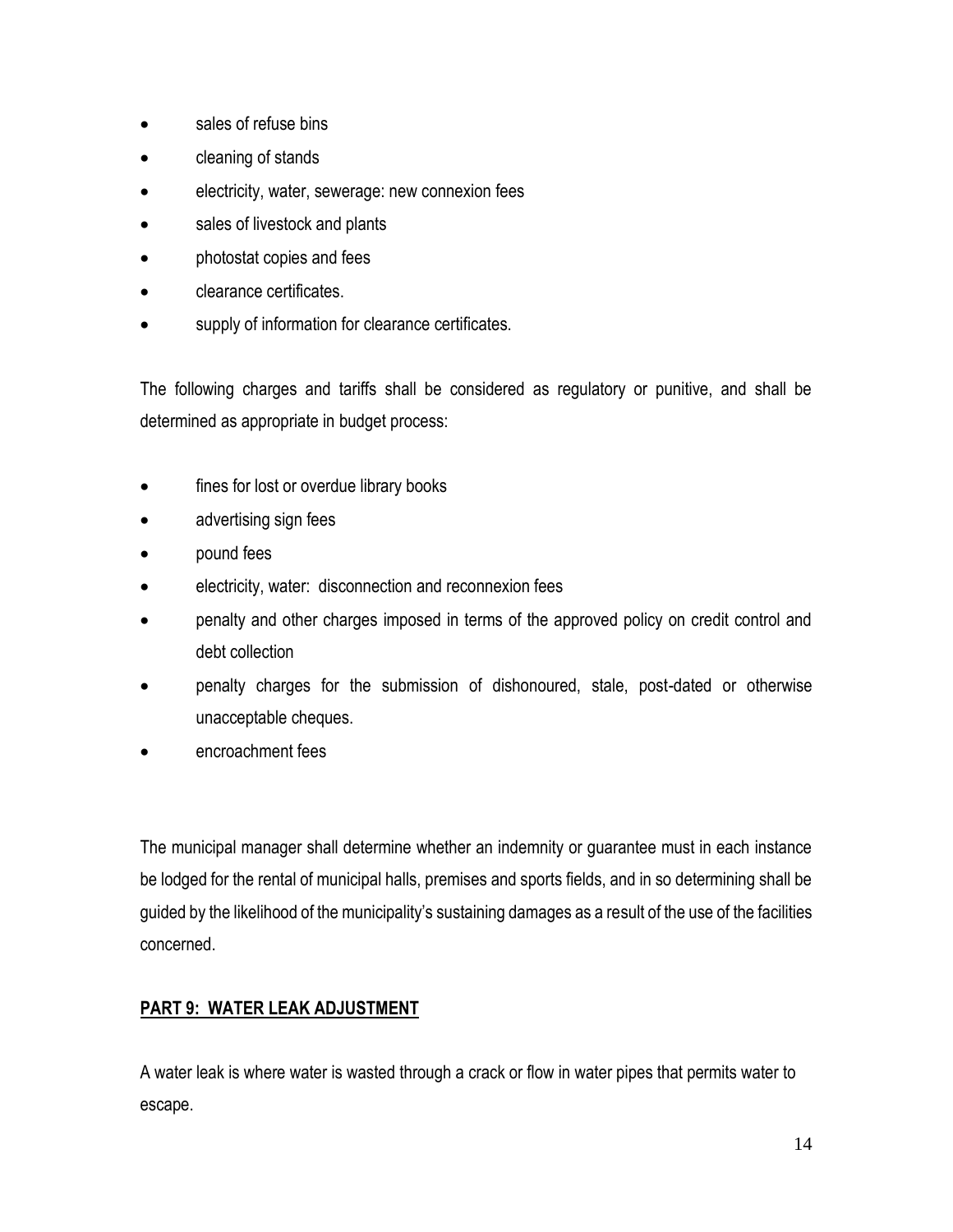#### **The responsibilities of the consumer:**

(a) The customer is responsible for taking care/cleaning his/her own meter.

(b) The customer / homeowner is responsible for any consumption that occurred from the meter to his property as a result of any water leak.

(c) The customer/home owner must repair the water leak at his cost on his/her property.

(d) On discovery of any water leak the municipality must be informed.

(e) The customer/home owner should take immediate steps to stop the water supply and repair the leakage.

(f) Should the water leak be before the meter point, residents must report the pipe burst to the relevant complaint centre/engineering department

#### **The responsibility of the municipality:**

.

(a) Water leaks on the street or Council property before the meter point.

(b) The municipality will immediately stop the water flow to limit the water loss and will be responsible to repair the pipe burst.

(c) Should the leak affect the consumer, the necessary steps will be taken to do the adjustment and to areas where the municipality see fit to do so.

The adjustments to the account will be made once sufficient proof exists of the water leak. The adjustment to the account for water leaks occurred on the side of the municipality will be adjusted for the portion more than the average usage per month for an estimated period of +/-six (6) month.

#### **PART 10 : TARIFF / FEE ADOPTION PROCESS**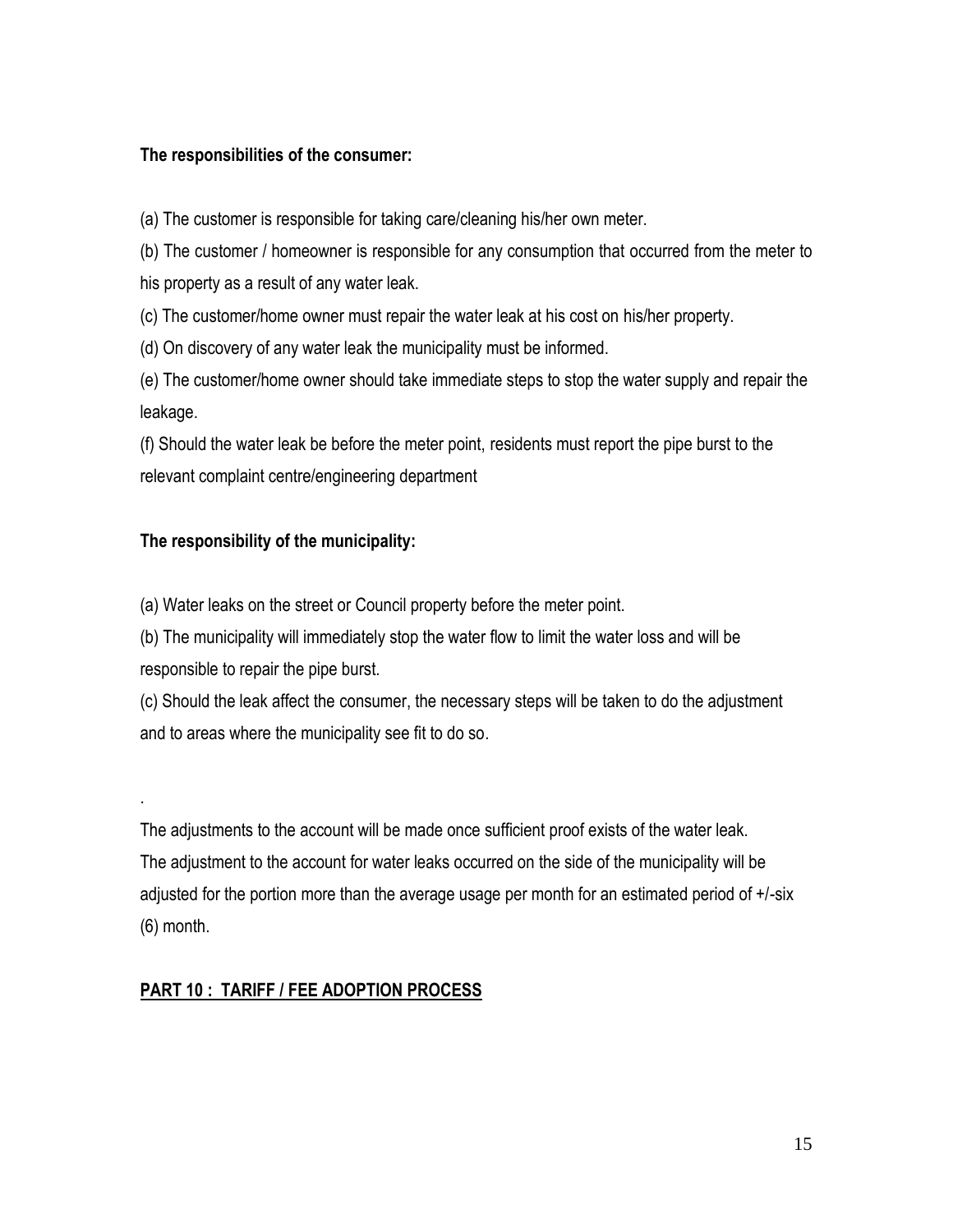All minor tariffs over which the municipality has full control, and which are not directly related to the cost of a particular service, shall be adjusted at least in line with the prevailing consumer price index, unless there are compelling reasons why such adjustment should not be effected.

## **PART 11: LEGAL REQUIREMENTS**

## **SECTION I: WATER SERVICES ACT NO. 108 OF 1997**

#### **SECTION 10: NORMS AND STANDARDS FOR TARIFFS**

A municipality, in its capacity as a water services institution, must apply a tariff for water services which is not substantially different from any norms and standards which the Minister of Water Affairs and Forestry, with the concurrence of the Minister of Finance, has prescribed in terms of the present Act.

#### **SECTION 21: BY-LAW**

A municipality, in its capacity as water services authority, must make by-laws which contain conditions for the provision of water services, and which provide for at least the following (inter-alia):

- the standard of the services;
- the technical conditions of supply, including quality standards, units or standards of measurement, the verification of meters, acceptable limits of error and procedures for the arbitration of disputes relating to the measurement of water services provided;
- the determination and structure of tariffs in accordance with Section 10 of the present Act.

If the municipality, in its capacity as water services authority, has imposed conditions under which water services are provided, such conditions must be accessible to consumers and potential consumers.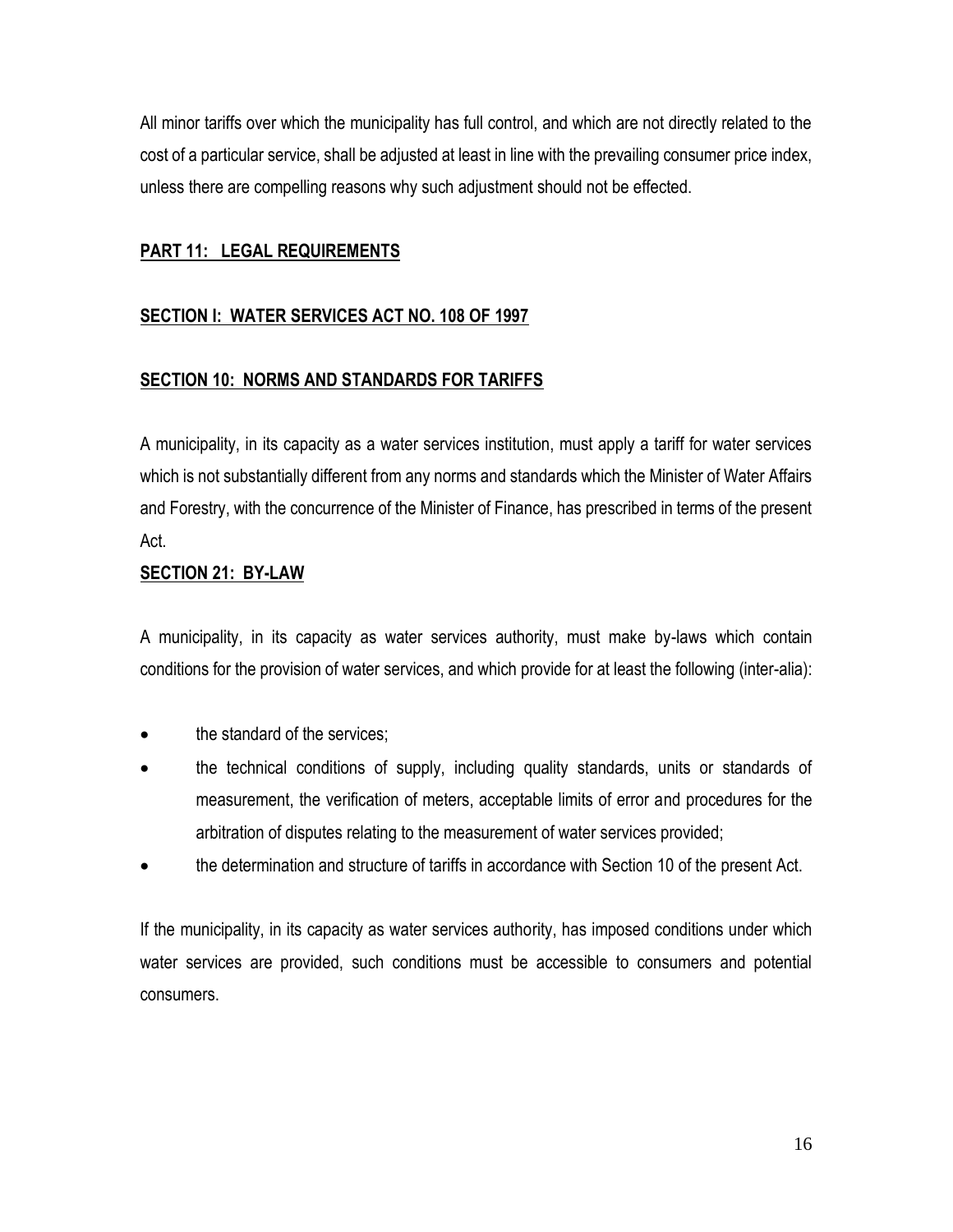If the municipality, in its capacity as water services authority, provides water for industrial use, or controls a system through which industrial effluent is disposed of, it must make by-laws providing for at least the following:

- the standards of the service;
- the technical conditions of provision and disposal;
- the determination and structure of tariffs.

# **SECTION II: LOCAL GOVERNMENT: MUNICIPAL SYSTEMS ACT NO. 32 OF 2000**

# **SECTION 74: TARIFF POLICY**

In adopting fees for services provided by the municipality the following principles will apply:

- that users of municipal services must be treated equitably in the application of the municipality's tariffs;
- that the amount individual users pay for services must generally be in proportion to the use of such services;
- that poor households must have access to at least basic services through tariffs which cover only operating and maintenance costs, special tariffs or lifeline tariffs for low levels of use or consumption of services or for basic levels of services, or any other direct or indirect method of subsidisation of tariffs for poor households;
- that tariffs must reflect the costs reasonably associated with rendering the service, including capital, operating, maintenance, administration and replacement costs, and interest charges;
- that tariffs must be set at levels that facilitate the financial sustainability of the service, taking into account subsidisation from sources other than the service concerned;
- that provision may be made in appropriate circumstances for a surcharge on the tariff for a service;
- that provision may be made for the promotion of local economic development through special tariffs for categories of commercial and industrial users;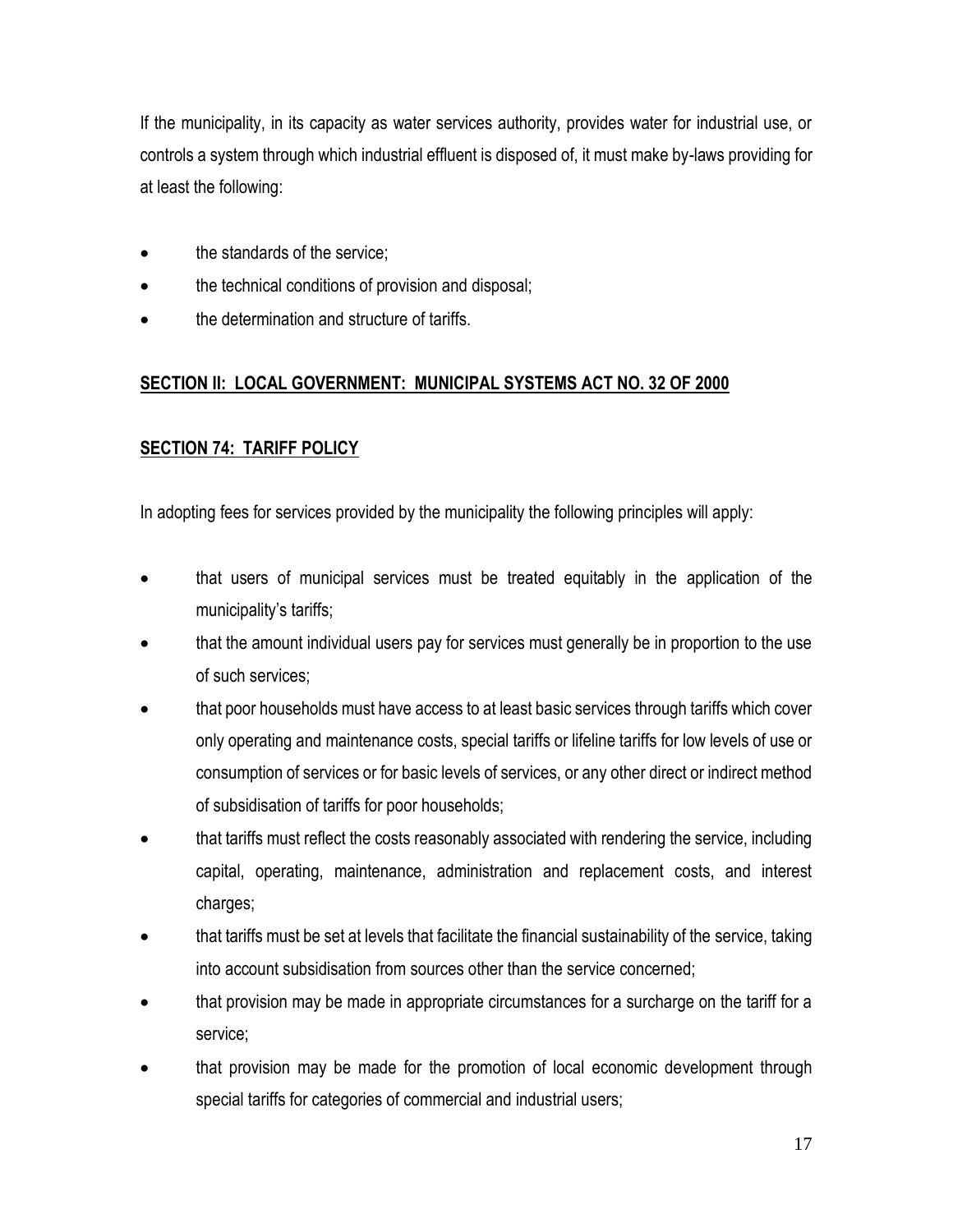- that the economic, efficient and effective use of resources, the recycling of waste, and other appropriate environmental objectives must be encouraged;
- that the extent of subsidisation of tariffs for poor households and other categories of users must be fully disclosed.

This tariff policy may differentiate in respect of services, service standards, service providers and other matters between different categories of users, debtors or geographical areas.

If the policy entails such differentiation, the municipality must ensure that this does not amount to unfair discrimination.

## **SECTION 73: GENERAL DUTY**

The municipality must give effect to the provisions of the Constitution, and in doing so give priority to the basic needs of the local community, promote the development of the local community, and ensure that all members of the local community have access to at least the minimum level of basic municipal services.

The services provided by the municipality must be: equitable and accessible; provided in a manner conducive to the prudent, economic, efficient and effective use of available resources, and the improvement of standards of quality over time; financially sustainable; environmentally sustainable; and regularly reviewed with a view to upgrading, extension and improvement.

#### **SECTION 75: BY-LAWS TO GIVE EFFECT TO POLICY**

The municipality's financial by-law give legal effect to the enforcement of this policy. This policy needs to be complied with, non-compliance may lead to a misconduct.